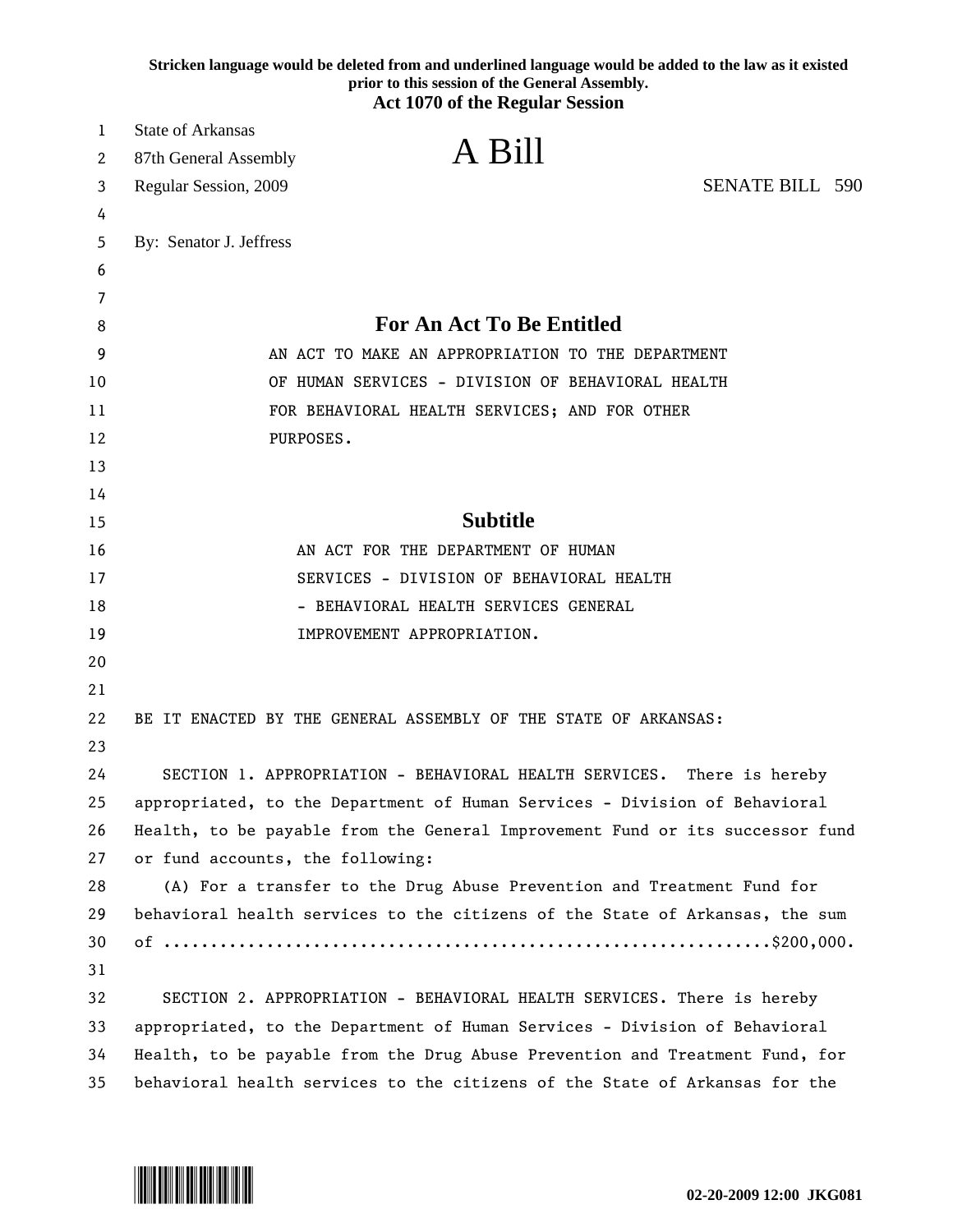**SB590** 

1 fiscal year ending June 30, 2010, the sum of .....................\$200,000. 2 3 SECTION 3. NOT TO BE INCORPORATED INTO THE ARKANSAS CODE NOR PUBLISHED 4 SEPARATELY AS SPECIAL, LOCAL AND TEMPORARY LAW. The appropriations 5 authorized in this Act shall not be restricted by requirements that may be 6 applicable to other programs currently administered. New rules and 7 regulations may be adopted to carry out the intent of the General Assembly 8 regarding the appropriations authorized in this Act.

9

10 SECTION 4. DISBURSEMENT CONTROLS. (A) No contract may be awarded nor 11 obligations otherwise incurred in relation to the project or projects 12 described herein in excess of the State Treasury funds actually available 13 therefor as provided by law. Provided, however, that institutions and 14 agencies listed herein shall have the authority to accept and use grants and 15 donations including Federal funds, and to use its unobligated cash income or 16 funds, or both available to it, for the purpose of supplementing the State 17 Treasury funds for financing the entire costs of the project or projects 18 enumerated herein. Provided further, that the appropriations and funds 19 otherwise provided by the General Assembly for Maintenance and General 20 Operations of the agency or institutions receiving appropriation herein shall 21 not be used for any of the purposes as appropriated in this act. 22 (B) The restrictions of any applicable provisions of the State Purchasing 23 Law, the General Accounting and Budgetary Procedures Law, the Revenue 24 Stabilization Law and any other applicable fiscal control laws of this State 25 and regulations promulgated by the Department of Finance and Administration,

26 as authorized by law, shall be strictly complied with in disbursement of any 27 funds provided by this act unless specifically provided otherwise by law. 28

29 SECTION 5. LEGISLATIVE INTENT. It is the intent of the General Assembly 30 that any funds disbursed under the authority of the appropriations contained 31 in this act shall be in compliance with the stated reasons for which this act 32 was adopted, as evidenced by the Agency Requests, Executive Recommendations 33 and Legislative Recommendations contained in the budget manuals prepared by 34 the Department of Finance and Administration, letters, or summarized oral 35 testimony in the official minutes of the Arkansas Legislative Council or 36 Joint Budget Committee which relate to its passage and adoption.